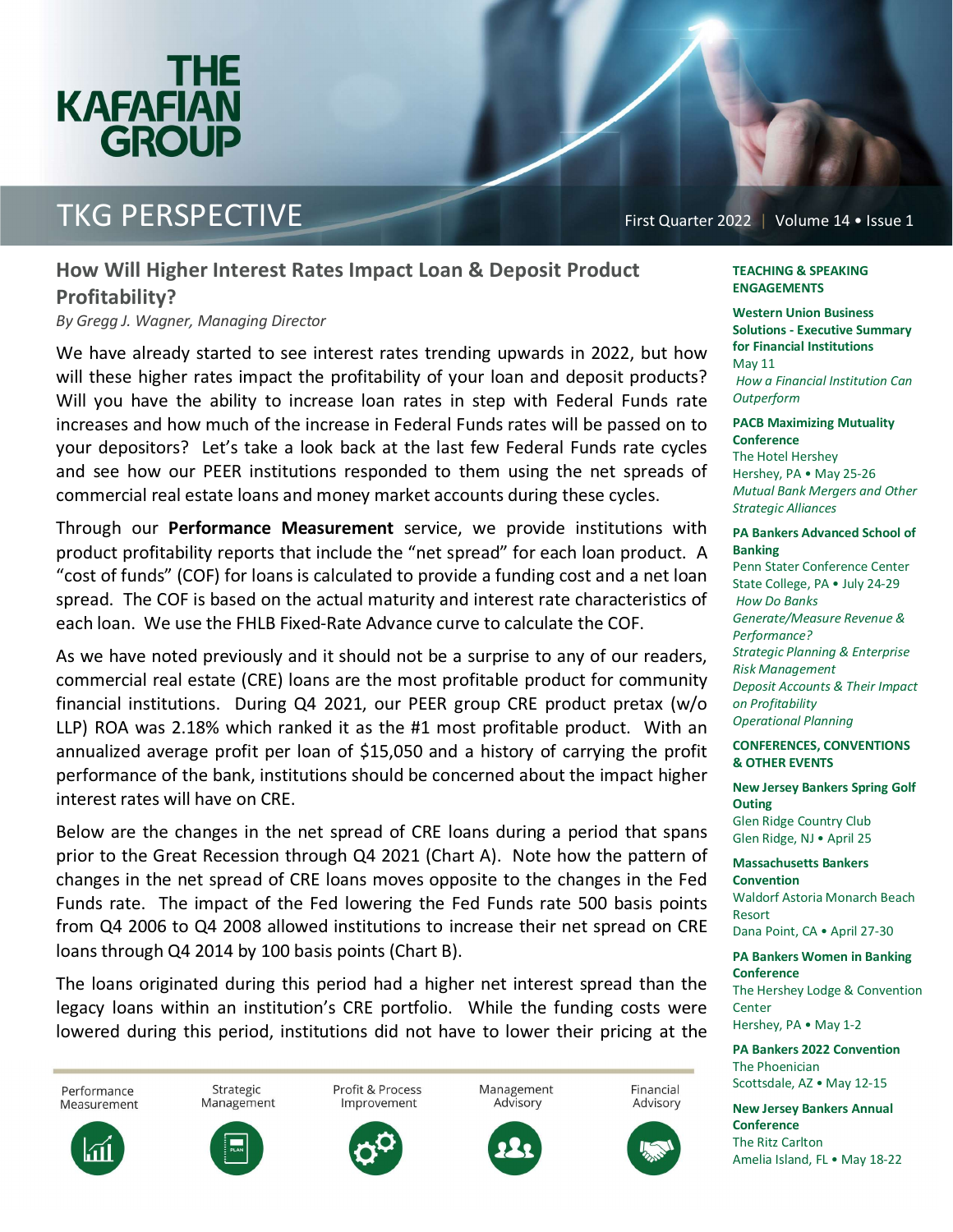## TKG PERSPECTIVE First Quarter 2022 | Volume 14 • Issue 1

*Continued from previous page*

same pace. Once the Fed began to increase rates in 2014, the CRE net spreads decreased since institutions could not pass on the 225-basis point increase to their customers (Chart C).

| <b>Chart A</b>                     | Q4 2006 | Q4 2008 | Q4 2010       | Q4 2012 | Q4 2014 | Q4 2016           | Q4 2018 | Q4 2019             | Q4 2020                                    | Q4 2021  |
|------------------------------------|---------|---------|---------------|---------|---------|-------------------|---------|---------------------|--------------------------------------------|----------|
| <b>Fed Funds Rate</b>              | 5.25%   | 0.25%   | 0.25%         | 0.25%   | 0.25%   | 0.75%             | 2.50%   | 1.75%               | 0.25%                                      | 0.25%    |
|                                    |         |         |               |         |         |                   | ∍       |                     |                                            |          |
| <b>Commercial Mortgages-PEER</b>   |         |         |               |         |         |                   |         |                     |                                            |          |
|                                    | Q4 2006 | Q4 2008 | Q4 2010       | Q4 2012 | Q4 2014 | Q4 2016           | Q4 2018 | Q4 2019             | Q4 2020                                    | Q4 2021  |
| Yield                              | 7.13%   | 6.31%   | 5.96%         | 5.50%   | 5.02%   | 4.42%             | 4.77%   | 4.78%               | 4.43%                                      | 4.18%    |
| <b>Cost of Funds</b>               | 4.69%   | 3.74%   | 2.81%         | 2.14%   | 1.58%   | 1.68%             | 2.32%   | 2.29%               | 1.71%                                      | 1.48%    |
| <b>Net Spread</b>                  | 2.44%   | 2.57%   | 3.15%         | 3.36%   | 3.44%   | 2.74%             | 2.45%   | 2.49%               | 2.72%                                      | 2.69%    |
|                                    |         |         |               |         |         |                   |         |                     |                                            |          |
| <b>Chart B</b>                     |         |         |               |         |         | <b>Chart C</b>    |         |                     | <b>Commercial Mortgage "Spread Change"</b> |          |
| <b>Commercial Mortgages - PEER</b> |         |         |               |         |         |                   |         | Q4 2014 vs. Q4 2018 |                                            |          |
|                                    | Q4 2006 | Q4 2014 | <b>Change</b> |         |         | 2.50%             | 2.25%   |                     |                                            |          |
| Yield                              | 7.13%   | 5.02%   | $-2.11%$      |         |         | 2.00%<br>1.50%    |         |                     | 0.74%                                      |          |
| <b>Cost of Funds</b>               | 4.69%   | 1.58%   | $-3.11%$      |         |         | 1.00%<br>0.50%    |         |                     |                                            |          |
| <b>Net Spread</b>                  | 2.44%   | 3.44%   | 1.00%         |         |         | 0.00%<br>$-0.50%$ |         | $-0.25%$            |                                            | $-0.99%$ |
|                                    |         |         |               |         |         | $-1.00%$          |         |                     |                                            |          |

The Fed has already begun to increase rates, so the question is how high will they go? If the Fed raises rates 100 basis points during 2022, will you have the pricing power to increase CRE loan rates by 100 basis points? History says no. With institutions trying to use up their excess liquidity and the competition for loans increasing, the opportunity to match the increase in Fed Funds rates with higher CRE rates may be difficult and the overall profitability of an institution's most profitable product will likely trend down.

While the impact of an increase in Fed Fund rates will likely negatively impact loan spreads, deposit product spreads should increase. In a rising interest rate environment, the value of deposits increases since institutions do not have the pressure to increase their rates at the same level as the Fed Funds rate increases. As interest rates decline, the opposite is true. While institutions lowered their deposit interest rates when the Fed Funds rate was lowered to 25 basis points, they could not lower them below 0.00%. The value of core deposits cannot be overstated. Even though core deposits may not be as profitable due to the current interest rate environment, they are the life blood of any financial institution and drive institutional value.

For our reporting, we calculate a "credit for funds" (CFF) for deposits to provide interest income and a net deposit spread. The CFF is based on the average life of an institution's deposit products. Since the average life of a core deposit is higher than a 1-year CD, it has a higher CFF and is thus more valuable. We use the FHLB Fixed-Rate Advance curve to calculate the CFF.

Below are the changes in the net spread of money market accounts from Q4 2006 through Q4 2021 (Chart D). Note how the spread on money market accounts corresponds with the changes in the Fed Funds rates. The impact of the Fed lowering the Fed Funds rate 500 basis points from Q4 2006 to Q4 2008 lowered the spread on money market accounts through Q4 2014 by 122 basis points (Chart E).